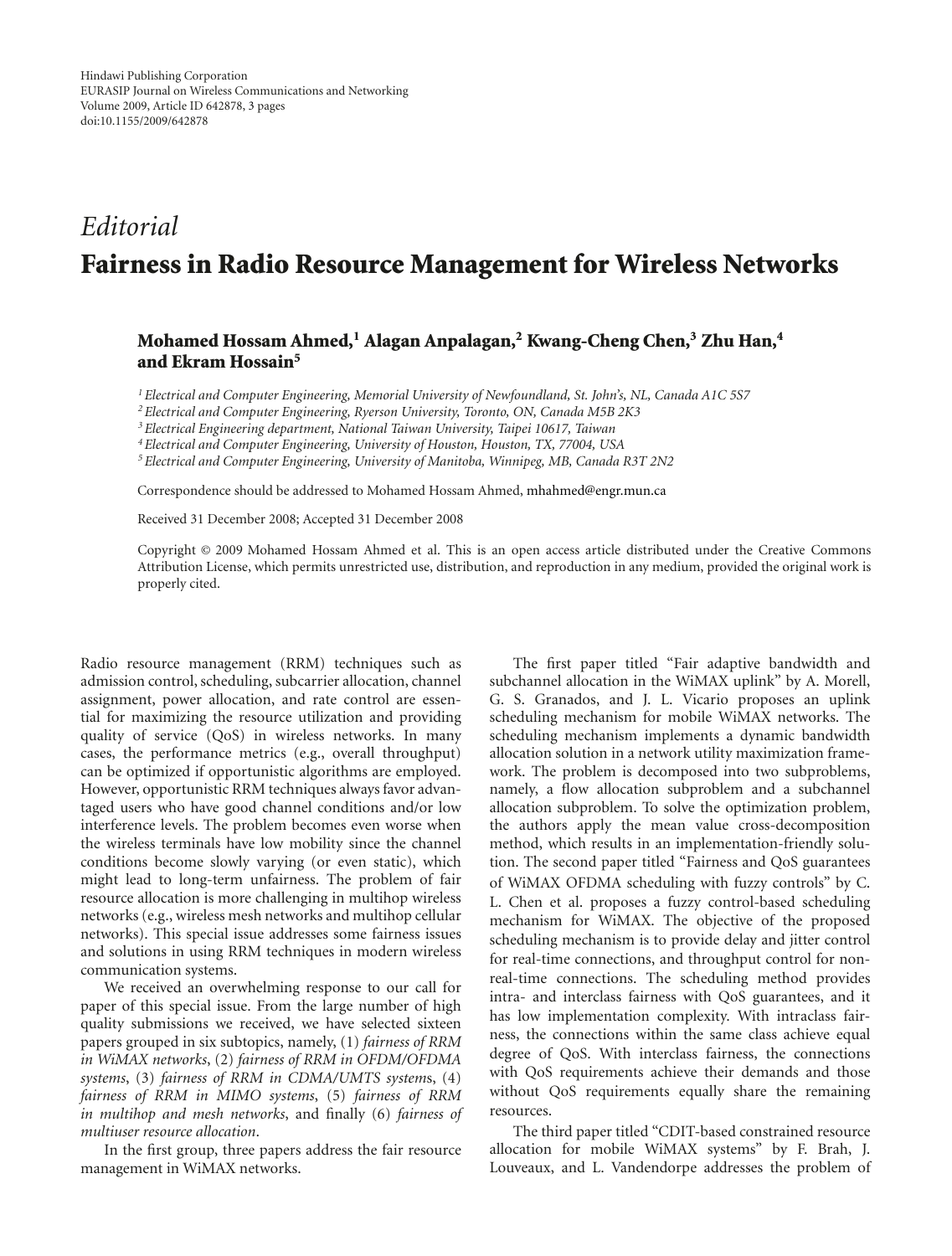subchannel assignment and power allocation for mobile WiMAX systems. The authors consider a fast fading environment, where the transmitter has only the channel distribution information (CDI) instead of the full instantaneous channel state information. The objective is to maximize the ergodic weighted sum rate under long-term fairness, minimum data rate requirement, and power budget constraints. The authors formulate the problem as a nonlinear stochastic constrained optimization problem and provide an efficient analytical solution based on Lagrange dual decomposition framework. For the proposed CDIT-based resource allocation framework, the trade-off between reduction in computational complexity and performance degradation is analyzed.

The papers in the second group consider the fair resource allocation in OFDM/OFDMA systems.

The first paper titled "Cross-layer resource scheduling for video traffic in the downlink of 4G wireless multicarrier networks" by F. Bokhari et al. presents a cross-layer scheduling scheme which is designed for packet scheduling and resource (subcarrier) allocation in the downlink of 4G wireless multicarrier networks. The authors propose an adaptive method for parameter selection which integrates packet scheduling with resource mapping. The performance of the proposed scheme is compared to that of the Round Robin and the Score-Based schedulers, considering varying interference and network loading conditions in a multicell environment. The authors further analyze the proposed scheme with different fairness indices available in the literature in order to quantify the achieved fairness as compared to the reference schemes.

The second paper titled "Busy bursts for trading-off throughput and fairness in cellular OFDMA-TDD" by B. Ghimire, G. Auer, and H. Haas proposes a decentralized interference management algorithm for OFDMA operating in TDD cellular systems. Interference aware allocation of time-frequency slots is accomplished by letting receivers transmit a busy burst (BB) in a time-multiplexed minislot, upon successful reception of data. A link adaptation method using BB signaling is proposed, where the transmission format is dynamically adjusted based on the channel conditions.

The third paper titled "A fair opportunistic access scheme for multiuser OFDM wireless networks" by C. Gueguen and S. Baey proposes a new access scheme for efficient support of multimedia services in OFDM wireless networks. Access to the medium is granted based on a system of weights that dynamically accounts for both the experienced QoS and the transmission conditions. This new approach enables the full support of multimedia services with the adequate traffic and QoS differentiation while maximizing the system capacity and keeping a special attention on fairness.

In the third group, three papers investigate the fair resource management in CDMA/UMTS networks.

The first paper titled "Decentralized utility maximization in heterogeneous multi-cell scenarios with interference limited and orthogonal air-interfaces" by Ingmar Blau et al. treats the problem of resource allocation in terms of

optimum air-interface and cell selection in cellular multi-airinterface scenarios. The adopted model applies to arbitrary heterogeneous scenarios, where the air-interfaces belong to the class of interference limited systems like UMTS or to a class with orthogonal resource assignment such as TDMAbased GSM or WLAN. The performance of the dynamic algorithm is then evaluated for a heterogeneous UMTS/GSM scenario.

The second paper titled "Joint throughput maximization and fair uplink transmission scheduling in CDMA systems" by C. Li and S. Papavassiliou studies the optimal scheduling for uplinks of a code division multiple access wireless system while satisfying the quality of service requirement and maintaining fairness among users. The throughput maximization problem is formulated as a multiconstraint optimization problem and then expressed as a weighted throughput maximization problem under power and QoS weight constraints that nicely relate the fairness. The authors use the concept of power index capacities to convert the problem under investigation to a binary knapsack problem, and then the optimal solution is obtained through a global search mechanism using a twostep approach.

The third paper titled "Spatial and temporal fairness in heterogeneous HSDPA-enabled UMTS networks" by A. Mader and D. Staehle investigates spatial and temporal fairness aspects in HSDPA-enabled UMTS networks for different link level scheduling schemes. Spatial fairness refers to the spatial distribution of perceived data rates among users while temporal fairness refers to the long-term timeaverage user throughput. A flow-level simulation that is used for this study considers traffic dynamics for both QoS flows and best-effort (or elastic) flows. The impact of networkwide interference and multipath propagation effects is also considered.

In the fourth group, three papers address the fair resource management in multihop and mesh networks.

The first paper titled "Outage probability versus fairness trade-off in opportunistic relay selection with outdated CSI" by J. L. Vicario et al. analyzes the performance of opportunistic relay selection in a decode and forward cooperative relaying wireless network. In order to achieve global balance in terms of performance and tradeoff, a relay selection strategy has been proposed based on maxnormalized SNR criterion. The tradeoff in terms of system performance (outage probability) versus fairness (relay node power consumption) among relays is studied for different relay selection strategies using portfolio theory. The impact of availability of accurate channel state information on the performance is also investigated.

The second paper titled "Cross-layer optimal rate allocation for heterogeneous wireless multicast" by A. Mohamed and H. Alnuweiri addresses the problem of rate allocation for heterogeneous multicast sessions over multihop wireless networks. The problem is formulated as a nonlinear optimization problem with an objective to optimizing resource allocation while providing systemwide fairness for end-to-end multirate multicast flows.